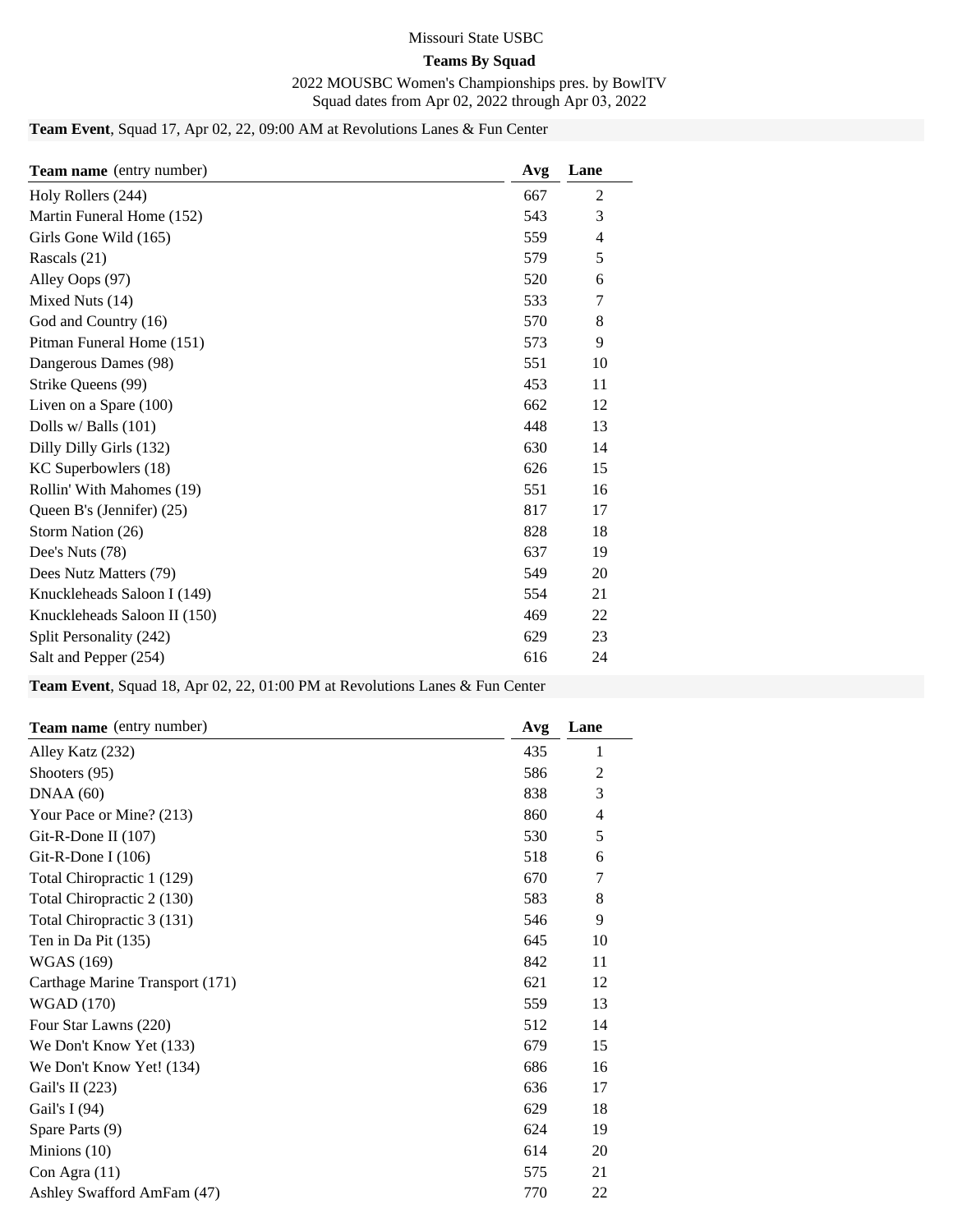#### **Team Event**, Squad 18, Apr 02, 22, 01:00 PM at Revolutions Lanes & Fun Center

| <b>Team name</b> (entry number) |      | Avg Lane |
|---------------------------------|------|----------|
| United Credit Union (77)        | -593 | 23       |
| Step Children (116)             | 534  | 24       |

**Team Event**, Squad 19, Apr 03, 22, 09:00 AM at Revolutions Lanes & Fun Center

| <b>Team name</b> (entry number)      | Avg | Lane |
|--------------------------------------|-----|------|
| Golden Girls (179)                   | 880 | 3    |
| O'Fallon Bowl (166)                  | 626 | 4    |
| Sunset Point Resort (147)            | 522 | 5    |
| Fantastic Four (148)                 | 444 | 6    |
| Denim Girls (145)                    | 490 | 7    |
| Clarks MT. Nursing (146)             | 506 | 8    |
| Pin Pals $(143)$                     | 532 | 9    |
| Pin Pals Too (144)                   | 535 | 10   |
| CRS (28)                             | 549 | 11   |
| Four Blind Mice (29)                 | 551 | 12   |
| Budweiser Babes (46)                 | 571 | 13   |
| Just One More (67)                   | 619 | 14   |
| Queen B's $(90)$                     | 624 | 15   |
| Mid-Mo Eye Center (91)               | 566 | 16   |
| Luv 2 Bowl (92)                      | 521 | 17   |
| Mas & Das (93)                       | 525 | 18   |
| Rhonda's Rowdys (96)                 | 616 | 19   |
| Hen House Honeys (126)               | 554 | 20   |
| Hinkebein Construction Company (256) | 585 | 21   |
| Standley's Girls (187)               | 560 | 22   |
| Golden Girls (185)                   | 554 | 23   |
| Pin Pals $(186)$                     | 513 | 24   |

**Team Event**, Squad 20, Apr 03, 22, 01:00 PM at Revolutions Lanes & Fun Center

| Team name (entry number)           | Avg | Lane |
|------------------------------------|-----|------|
| The Misfits (191)                  | 601 | 6    |
| <b>MADPK</b> (178)                 | 550 | 7    |
| Dexter Bowl (180)                  | 560 | 8    |
| Tumble Bugs (176)                  | 480 | 9    |
| Bradley Engine Service (177)       | 561 | 10   |
| Swinging Bowler (174)              | 525 | 11   |
| Golden Girls (175)                 | 411 | 12   |
| Kelly's Welding (172)              | 544 | 13   |
| Burke & Son's Lumber (173)         | 528 | 14   |
| Young at Heart (56)                | 566 | 15   |
| Just For Fun $(57)$                | 621 | 16   |
| Four Musketeers (58)               | 637 | 17   |
| 4 B's (59)                         | 484 | 18   |
| The Wannabee's (80)                | 495 | 19   |
| Bootheel Bowlers (81)              | 619 | 20   |
| Don't Give a $\text{Sh}^{**}$ (82) | 545 | 21   |
| Sista Sista (84)                   | 655 | 22   |

**Doubles Event**, Squad 17, Apr 02, 22, 09:00 AM at Belt Bowl

| <b>Team name</b> (entry number)   |     | Avg Lane |
|-----------------------------------|-----|----------|
| Jones, Sue / Lincoln, Ann $(187)$ | 279 |          |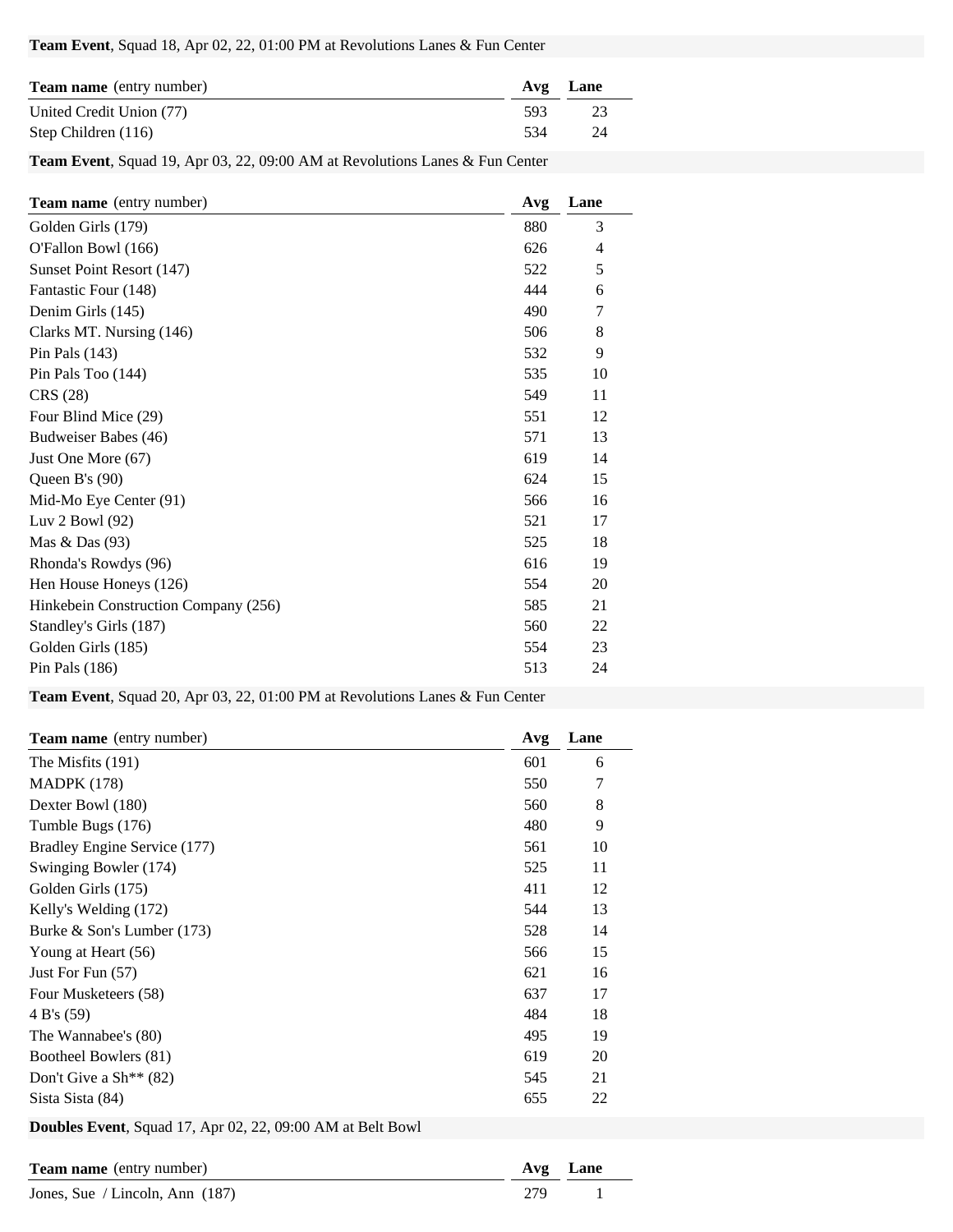## **Doubles Event**, Squad 17, Apr 02, 22, 09:00 AM at Belt Bowl

| Team name (entry number)                            | Avg | Lane |
|-----------------------------------------------------|-----|------|
| Burnett, Rosalie / Roberts, Judy (256)              | 294 | 1    |
| Hoffmeister, Anna M / Landewee, Marilyn (256)       | 291 | 1    |
| Carroll, Valerie K / Dodson, Kimberlee A (186)      | 249 | 3    |
| Raines, Betty / Enderle, Diana L (186)              | 264 | 3    |
| Hale, Dianna / Holzum, Vicki D (187)                | 281 | 3    |
| Taylor, Penny A / O'Brien, Sally J (185)            | 251 | 5    |
| Williams, Sharon / Diggory, Mary A (185)            | 303 | 5    |
| Guyer, Paige M / Madron, Kelley L (178)             | 268 | 5    |
| Caples, Angela D / Phillipi, Ronda (178)            | 282 | 7    |
| Knapp, Elaine / Lynch, Barbara A (177)              | 294 | 7    |
| Catlett, Marie / Harmon, Natalie D (177)            | 267 | 7    |
| Ungles, Kathy / Mills, Kyra K (175)                 | 196 | 9    |
| Cundall, Patricia A / Daniels, Brenda M (176)       | 236 | 9    |
| Armstrong, Marcha / Walkup, Teresa A (176)          | 244 | 9    |
| Owen, Sue / True, Debbie (174)                      | 266 | 11   |
| Wood, Jennifer / Schomburg, Afton (174)             | 259 | 11   |
| Callow, Beverly / Hawkins, Michele R (175)          | 215 | 11   |
| Burke, Katie E / Burke, Julie A (173)               | 286 | 13   |
| Demott, Marlene W / Grossman, Tami (173)            | 242 | 13   |
| Joesting, Darlene J / Daugherty, Nancy G (172)      | 243 | 13   |
| Walter, Jane F / Vaught, Nancy J (172)              | 301 | 15   |
| Mann, Aimee E / Mann, Christine A (144)             | 264 | 15   |
| Thomas, Lydia L / Eaton, Dee (144)                  | 271 | 15   |
| Waldrup, Madison R / Varvil, Shannon L (143)        | 253 | 17   |
| Brockschmidt, Angela L / Vandeven, Monica S (143)   | 279 | 17   |
| Peterson, Linda R / Spindler, Brenda I (126)        | 272 | 17   |
| Richardson, Ruth A / Skinner, Elaine (126)          | 282 | 19   |
| Parrish, Nancy L / Swisher, Connie L (96)           | 285 | 19   |
| Travis, Sherry L / Fisher, Rhonda G (96)            | 331 | 19   |
| Riley, Rita / Williams, Karen A (92)                | 275 | 21   |
| Johannaber, Becky / Lakey, Kristi L (93)            | 248 | 21   |
| Phillips, Cecelia J / Martens, Rochelle A (93)      | 277 | 21   |
| Switzer, Destiny P / Johnson, Paula L (91)          | 254 | 23   |
| Neese, Tracy L / Thompson, Jana K (92)              | 246 | 23   |
| Neese, Kenna / Woodward, Erin R (91)                | 312 | 23   |
| Stoner, January / Long, Ashley D (90)               | 317 | 25   |
| Guerrini, Jennie K / Curran, Kaitlin M (59)         | 153 | 25   |
| Flood, Marla L / Phipps, Stephanie D (90)           | 307 | 25   |
| Longnecker, Karen S / Masters, Stephanie L (59)     | 331 | 27   |
| Sheehan, Jacqui A / Farmer, Louise A (58)           | 320 | 27   |
| Canada, Marcia S / Cox, Brenda M (58)               | 294 | 27   |
| South, Katie B / Davis, Eyr (Toy) T (57)            | 305 | 29   |
| Kuykendall, Mary E / Forrest-Howser, Sabrina M (57) | 305 | 29   |
| Hunt, Cindy / Martin, Amanda C (58)                 | 327 | 29   |
| Forrest, Cynthia R / Hawkins, Eileen J (56)         | 273 | 31   |
| Murry, Margaret Y / McGee, Pamela J (84)            | 275 | 31   |
| Bolden, Michelle L / Sims, Cathy L (84)             | 380 | 31   |
|                                                     |     |      |

**Doubles Event**, Squad 18, Apr 02, 22, 02:00 PM at Belt Bowl

| <b>Team name</b> (entry number)                  |     | Avg Lane |
|--------------------------------------------------|-----|----------|
| Cosentino, Trisha L / Stagina, Stephanie R (166) | 288 |          |
| Scott, Elaine L / Ball, Anita K (166)            | 338 | -13      |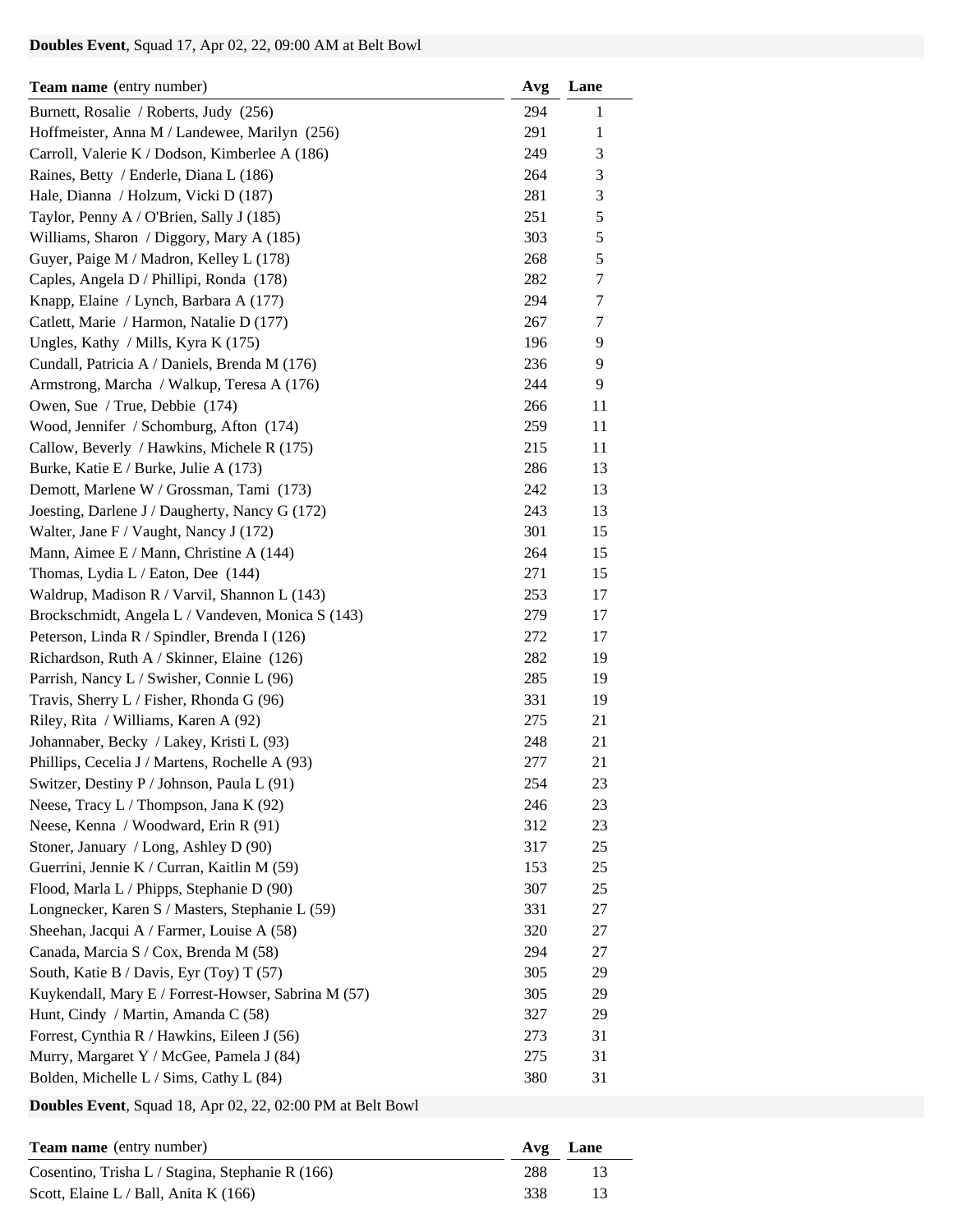# **Doubles Event**, Squad 18, Apr 02, 22, 02:00 PM at Belt Bowl

| <b>Team name</b> (entry number)                    | Avg | Lane |
|----------------------------------------------------|-----|------|
| Cannoles, Donelda S / Moore, Tabatha M (179)       | 440 | 13   |
| Burch, Lee / Elliott, Theresa A (179)              | 440 | 15   |
| Koechner, Kandy L / Cross, Tracy L (180)           | 267 | 15   |
| Frey, Sarah L / Barker, Frances P (180)            | 293 | 15   |
| Stroer, Judith D / Riemann, Cindy J (28)           | 295 | 17   |
| Murrain, Pam S / Kelley, Anita M (191)             | 328 | 17   |
| Shiflett, Debbie L / Shiflett, Shirley J (191)     | 273 | 17   |
| Rick, Laura E / Moose, Kathryn E (28)              | 254 | 19   |
| Fernandez, Lora C / Weber, Sandra L (29)           | 252 | 19   |
| Hughes, Emily A / Judd, Suzanne E (29)             | 299 | 19   |
| Swearingin, Joann / Blunk, Linda K (46)            | 245 | 21   |
| Trotter, Charity / Elliott, Lois (46)              | 326 | 21   |
| Engeman, Nancy L / Miller, Nanci A (67)            | 311 | 21   |
| Strukel, Judith E / Saler, Marilyn D (67)          | 308 | 23   |
| Slinkard, Macy L / Hubbard, Shelby L (80)          | 218 | 23   |
| Gerecke, Carolyn L / Rosborg, Sharon A (80)        | 277 | 23   |
| Sharp, Jennifer E / Hubbard, Lazana (81)           | 256 | 25   |
| Bollinger, Cindy R / Eichhorn, Tammy L (81)        | 322 | 25   |
| Dees, Michelle R / Slinkard, Christi (82)          | 326 | 25   |
| Horner, Kim / Martin, Linda J (82)                 | 260 | 27   |
| Percy, Linda / Declue, Patsy S (145)               | 242 | 27   |
| Jenkins-deckard, Cathy A / Crafton, Erma J (145)   | 248 | 27   |
| McDonald, Martha L / Lacey, Carolyn S (146)        | 248 | 29   |
| Allbritton (Foster), Ruth A / Allen, Linda R (146) | 258 | 29   |
| Gore, Dawna L / Harris, Danielle L (147)           | 261 | 29   |
| Campbell, Christina / Kist, Janet S (147)          | 261 | 31   |
| Wilkins, Stacy / Percy, Amanda K (148)             | 241 | 31   |
| Hardin, Tammy / Paumen, Mana Rie (148)             | 203 | 31   |

**Doubles Event**, Squad 19, Apr 03, 22, 09:00 AM at Belt Bowl

| <b>Team name</b> (entry number)                   | Avg | Lane           |
|---------------------------------------------------|-----|----------------|
| Crane, Sharon I / Flischel, Kimberly D (95)       | 282 | 1              |
| McCray, Tabby G / Fadler, Chacey L (95)           | 304 | 1              |
| Wiley, Mitzie L / Vanatta, Dixie L (97)           | 273 | 1              |
| Golden, Sherry L / Bird, Louise (97)              | 247 | 3              |
| Moyers, M A / Crockett, Trudy E $(106)$           | 230 | 3              |
| Burton, Linda K / Wood, Lisa L (106)              | 288 | 3              |
| Stout, Judy A / Freiling, Sheila A $(107)$        | 266 | 5              |
| Seiz, Savannah J / Dietle, Adryan N (107)         | 264 | 5              |
| Holloway, Amanda / Funk, Gidget E (116)           | 270 | 5              |
| Brown, Marla K / Dobbins, Debbra A (116)          | 264 | 7              |
| Goettel, Casey M / Meyer, Amanda M (213)          | 446 | $\overline{7}$ |
| Burgess, Jessica M / Huddleston, Emily Lynn (213) | 414 | $\overline{7}$ |
| Hogan, Anjanette / Fritchey, Nanthiya (60)        | 406 | 9              |
| Hudson, Lisa / Cope, Sharon J (77)                | 293 | 9              |
| Hoyt, Brenda / Evans, Donna S (77)                | 300 | 9              |
| Blueford, Ashley D / Buckley, Devera A (60)       | 432 | 11             |
| Alexander, Carrie E / Oliver, Jodi A (26)         | 409 | 11             |
| Pate, Lauren N / Helferstay, Jennifer L (26)      | 419 | 11             |
| Campbell, Alyson M / Keeler, Linda L (25)         | 417 | 13             |
| Jonas, Lori A / Clifton, Kimmy D $(19)$           | 293 | 13             |
| Fallon, Christine M / Chadbourne, Lauren K (25)   | 400 | 13             |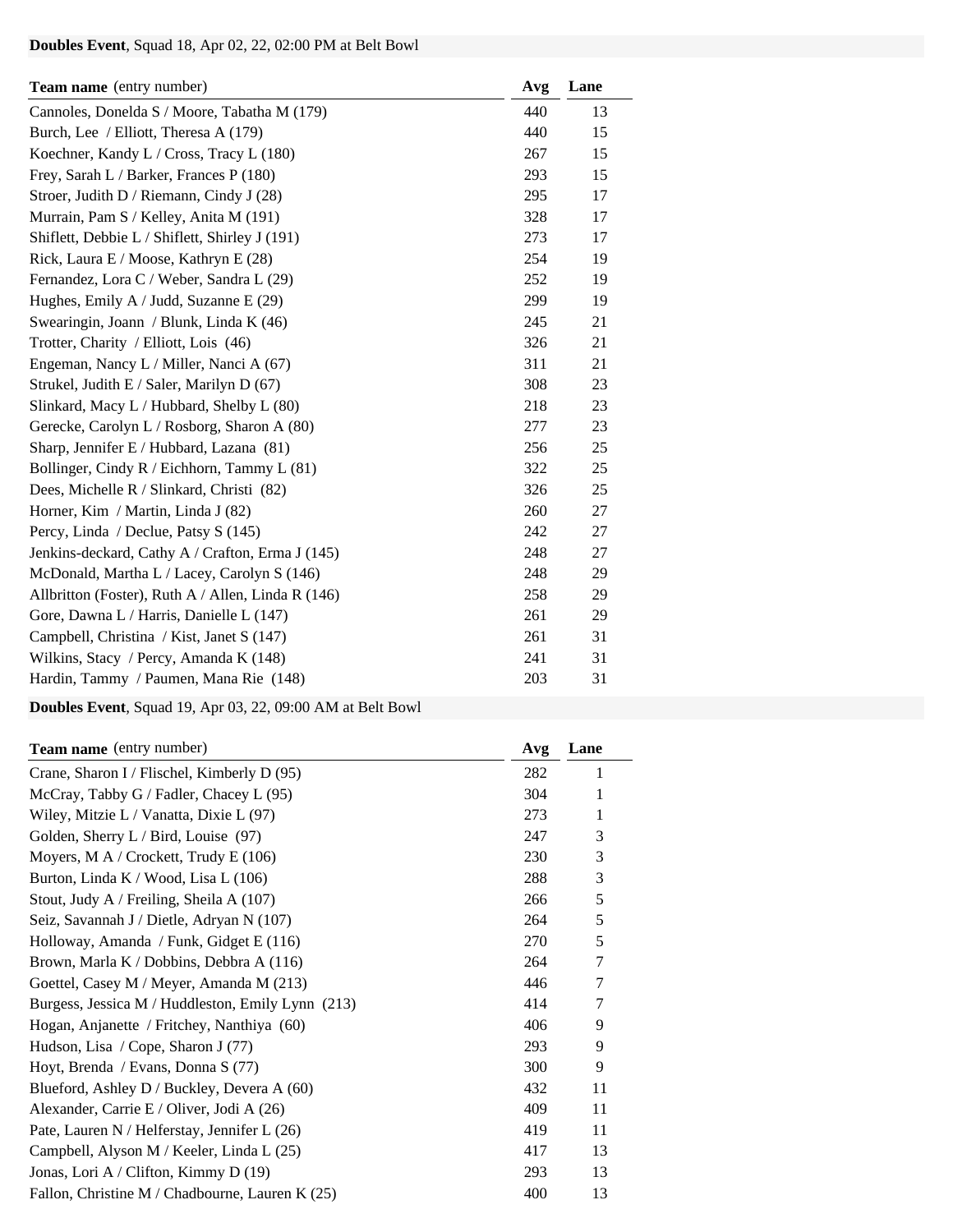# **Doubles Event**, Squad 19, Apr 03, 22, 09:00 AM at Belt Bowl

| <b>Team name</b> (entry number)                      | Avg | Lane |
|------------------------------------------------------|-----|------|
| Abella, Emily C / Beaman, Kimberley A (18)           | 346 | 15   |
| Nauser, Theresa M / Engle, Monica A (19)             | 258 | 15   |
| Muncy, Pam S / Keck, Karen L (18)                    | 280 | 15   |
| Brady, Nora N / Chandler, Joyce A (165)              | 240 | 17   |
| Hancock, Melissa S / Snyder, Kathy (165)             | 319 | 17   |
| Randolph, Linda K / Pate, Patricia K (16)            | 259 | 17   |
| Ripperger, Sharon T / Klopp, Joyce L $(14)$          | 287 | 19   |
| Perkins, Michelle D / Kelsey, Shelly K (14)          | 246 | 19   |
| Eilert, Pat K / Breedlove, Patty (16)                | 311 | 19   |
| Vandiver, Tammy J / Morton, Kathleen A (11)          | 277 | 21   |
| Souder, Travis J / Van Buren, Katherine A (11)       | 298 | 21   |
| Wolfe, Maggie R / Tolbert, Brenda S (10)             | 313 | 21   |
| Beal, Debra E / Hays, Christina M (9)                | 338 | 23   |
| Creed, Marsha K / Howard, Sandie L (9)               | 286 | 23   |
| Anderson, Janice G / Jackson, Lisa M (10)            | 301 | 23   |
| Morton, Johnetta M / Moyle, Kendra L (135)           | 322 | 25   |
| Eddy, Michelle L / Riechers, Trena L (135)           | 323 | 25   |
| Morello, Roselyn / Wynn, Susan E (149)               | 270 | 25   |
| Hearn, Lisa M / Edwards, Elvina M (149)              | 284 | 27   |
| Bills, Gigi M / Amberson, Jaci M (150)               | 144 | 27   |
| Amberson, Kate J / Roberts, Latrisha L (150)         | 325 | 27   |
| Schulte, Goldia L / Smith, Lorie L (129)             | 307 | 29   |
| Dortch, Noelle K / Coonts, Suzanna B (129)           | 363 | 29   |
| Krahenbuhl, Regina L / Johnson-Burk, Deborah L (130) | 261 | 29   |
| Clements, Beverly A / Baker, Pamela G (130)          | 322 | 31   |
| Vaughan, Brenda S / Foster, Lorea K (131)            | 278 | 31   |
| Thurston, Kathy L / Ream, Carolyn E (131)            | 268 | 31   |

**Doubles Event**, Squad 20, Apr 03, 22, 02:00 PM at Belt Bowl

| <b>Team name</b> (entry number)                | Avg | Lane   |
|------------------------------------------------|-----|--------|
| Brewer, Janet L / Douglas, Debbie A (232)      | 130 | 1      |
| Etzler, Jenna E / Deatherage, Summer (226)     | 286 | 1      |
| Goerlitz, Leigh Ann / McMillian, Carey J (226) | 318 | 1      |
| Jordan, Vickie J / Metcalf, Debbie S (232)     | 305 | 3      |
| Hook, Amanda J / Williams, Lynnette K $(242)$  | 315 | 3      |
| Berry, Lynda A / Engelmann, Bethany B (242)    | 314 | 3      |
| Gillmore, Esther M / Smith, Gina L (254)       | 304 | 5      |
| Hughes, Brindi K / Jackson, Heather R (244)    | 317 | 5      |
| McDonald, Mary / Ham, Stacy E (244)            | 350 | 5      |
| Griffin, Donna M / Taylor, Glenda S (254)      | 312 | $\tau$ |
| Ball, Cecily G / Bishop, Debra A (152)         | 250 | 7      |
| Warren, Easter M / Jones, Mary Kay (152)       | 311 | 7      |
| Vickers, Julie L / Laubach, Robyn L (169)      | 440 | 9      |
| Slagle, Rachael M / Graham, Candy L (169)      | 402 | 9      |
| Tunnell, Ruth / DiGiovanni, Cece M (170)       | 260 | 9      |
| Beeler, Sheri L / Laubach, Paige E (170)       | 299 | 11     |
| Campbell, Madison L / Whitton, Kristin M (171) | 299 | 11     |
| Gubser, Wisper N / Jardin, Klista L (171)      | 322 | 11     |
| Goldizen, Karen / Vanover, Nancy A (94)        | 314 | 13     |
| Findley, Lisa M / Prawitz, Lori A (220)        | 330 | 13     |
| Schoof, Guiann / Mitchell, Vicki E (220)       | 182 | 13     |
| Spencer, Shayna M / Lawrence, Heidi M (223)    | 354 | 15     |